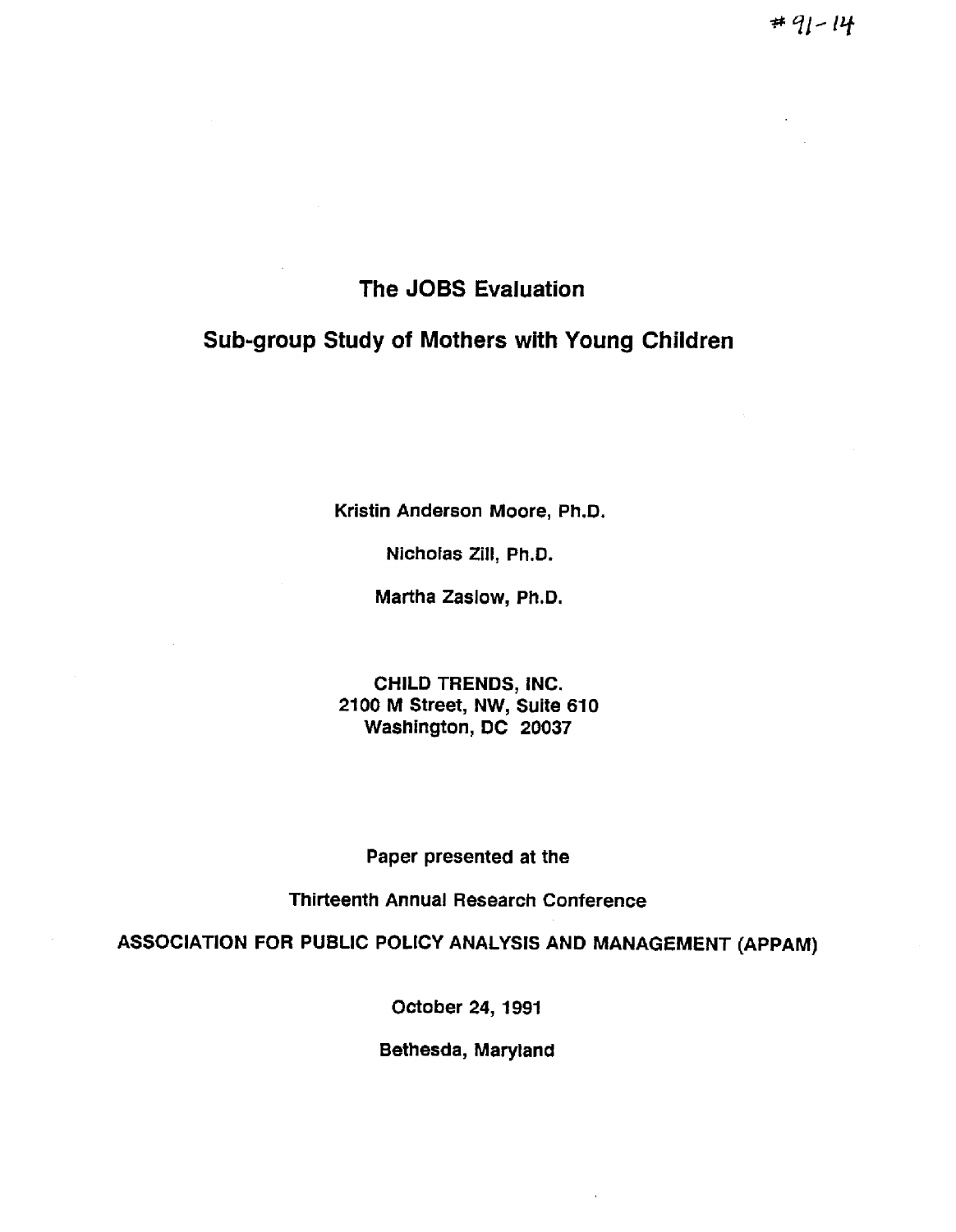# The JOBS Evaluation

## Sub-group Study of Mothers with Young Children

October 1991

### THE FAMILY SUPPORT ACT

The Family Support Act of 1988 made numerous changes in the AFDC program and in the Child Support Enforcement program. The intent of these changes is that public assistance should be a means for helping parents move from welfare dependency to selfsufficiency, rather than a source of long-term support for indigent families. Self-sufficiency is to be attained through the paid employment of welfare parents, including those with young children, and through the establishment and enforcement of the child support obligations of absent parents.

**The law created a new program of education, tx**<sup>~</sup> **a**i**ning, and employment-related serv** i**ces for AFDC recipients : the Job Opportunities and Sasic Skills Training program, or JOBS . In addition, ane component of the Family Support legislation** requires an evaluation of the impact of the JOBS program. This evaluation is being funded by the Family Support Administration and the Office of the Assistant Secretary for Planning and **Evaluation, DHHS, and is being conducted by the Manpower Demonstration Research Corporation (MDRC) and its sub-contractor, Child Trends . MDRC has overall charge of designing and implementing the evaluat**i**on . Ch**i **1d Trends has the responsibility for designing the sub-group study among mothers with pre-school ch**i **ldren that focuses on family environment and family processes** that may affect either the mother or the child.

# THE JOBS EVALUATION AND THE SUB-GROUP STUDY OF MOTHERS AND THEIR YOUNG CHTLDREN

#### Qverview

The JOBS evaluation will contain three main study areas: an impact analysis, an implementation and process study, and a benefit-cost analysis . Data will be collected from administrative records, by testing at the JOBS office, and from doing surveys in the homes of persons eligible for the JOBS program. A special focus of analysis in the JOBS evaluation will be the sub-group of mothers with young children.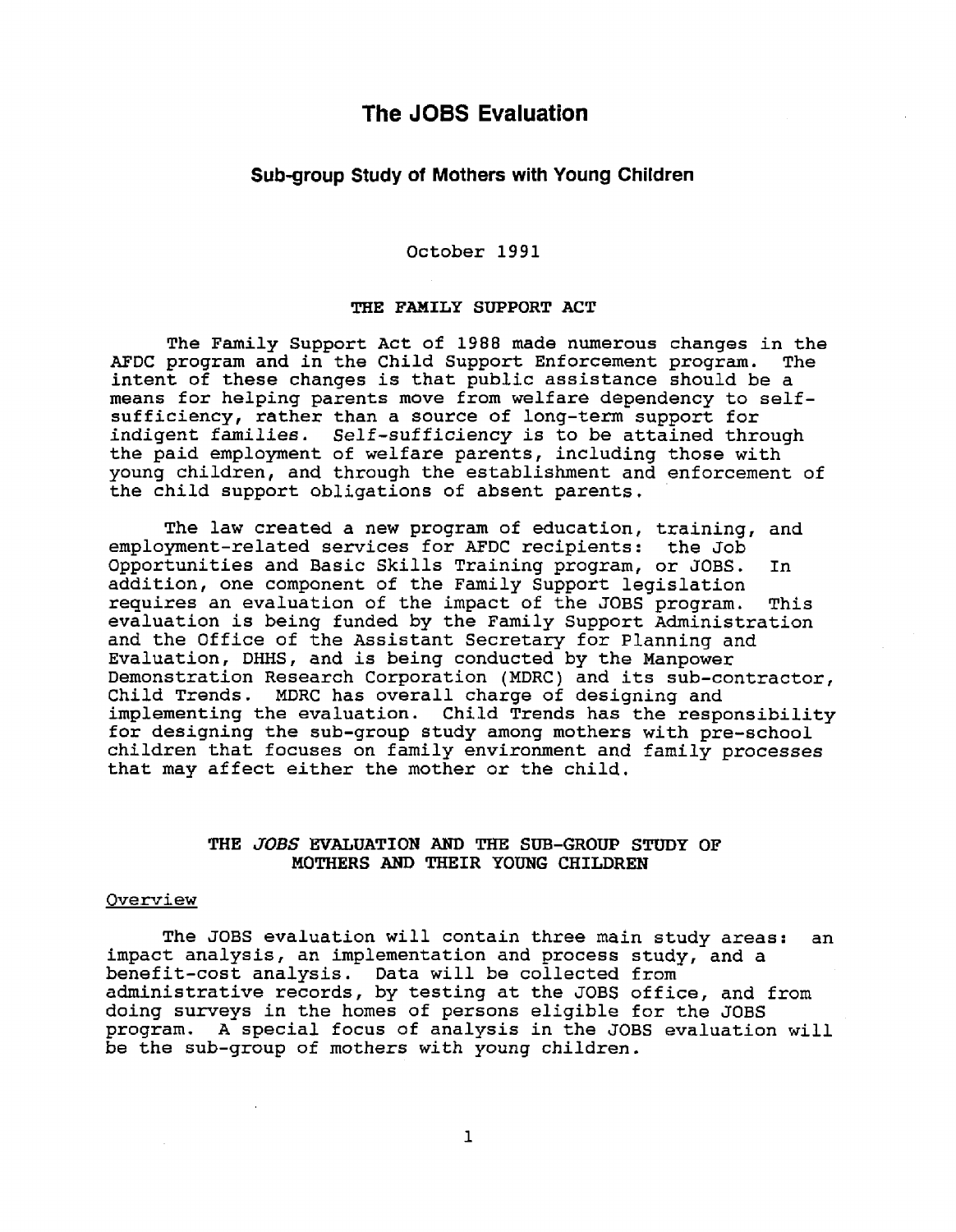Among women eligible for participation in JOBS, 2,570 mothers whose youngest child is aged three to five will be selected in two or three urban sites. These mother-child pairs will be the primary focus of the sub-group study.

Data will be collected for all mothers in both the experimental and the control groups and for one randomly selected three- to five-year-old child in each household. As with other participants in the evaluation, basic demographic and  $work/welfare$  history data will be provided by the JOBS intake worker in a "Standard Client Characteristics" form. In addition, all Es and Cs will take a literacy test and complete a brief "Participation Factors and Attitudes Survey," which assesses attitudes toward work, welfare, training, and child care, as well as feelings of depression and mastery.

Mothers will also be personally interviewed, and child assessments will be conducted with the children. These interviews will be conducted in the home during a baseline interview immediately after random assignment and again two years after random assignment. A five-year survey is also planned, although the scope of questions that particularly relates to these mothers and young children has not been determined. At baseline, due to budgetary constraints, it is proposed that interviews be conducted with only 600 mothers. However, the full survey sample will be tracked, and all survey sample members will be contacted for the two-year in-person follow-up and the fiveyear telephone follow-up. It is anticipated that data will be collected from 1,800 mother-child pairs at the time of the fiveyear follow-up .

#### Goals of the Sub-group Study

The two goals of this sub-group study are to describe the changes that occur in the lives of children and families headed by mothers who are subject to the JOBS mandate and to examine how the interaction between the mother and child affects mothers' participation in JOBS . In addition, it is anticipated that fundinq from the Department af Education will make it possible to collect data from the schools attended by the children on the types of educational programs they receive, on the children's achievement, and on attendance and behavior in the school<br>setting. These data will be used to examine the impact o These data will be used to examine the impact of the JOS5 program on children .

The effects af JOBS on children's school progress are important to study because the JOBS program, with its emphasis on the provision of education, training and support services to less job-ready AFDC recipients, represents a new policy, particularly for mothers of pre-school children. Given the emphasis of this program on basic education and skills training for the parents, the possibility of second-generation effects exists. For example, effects on children's school autcomes could accur because parents become more literate themselves and as a result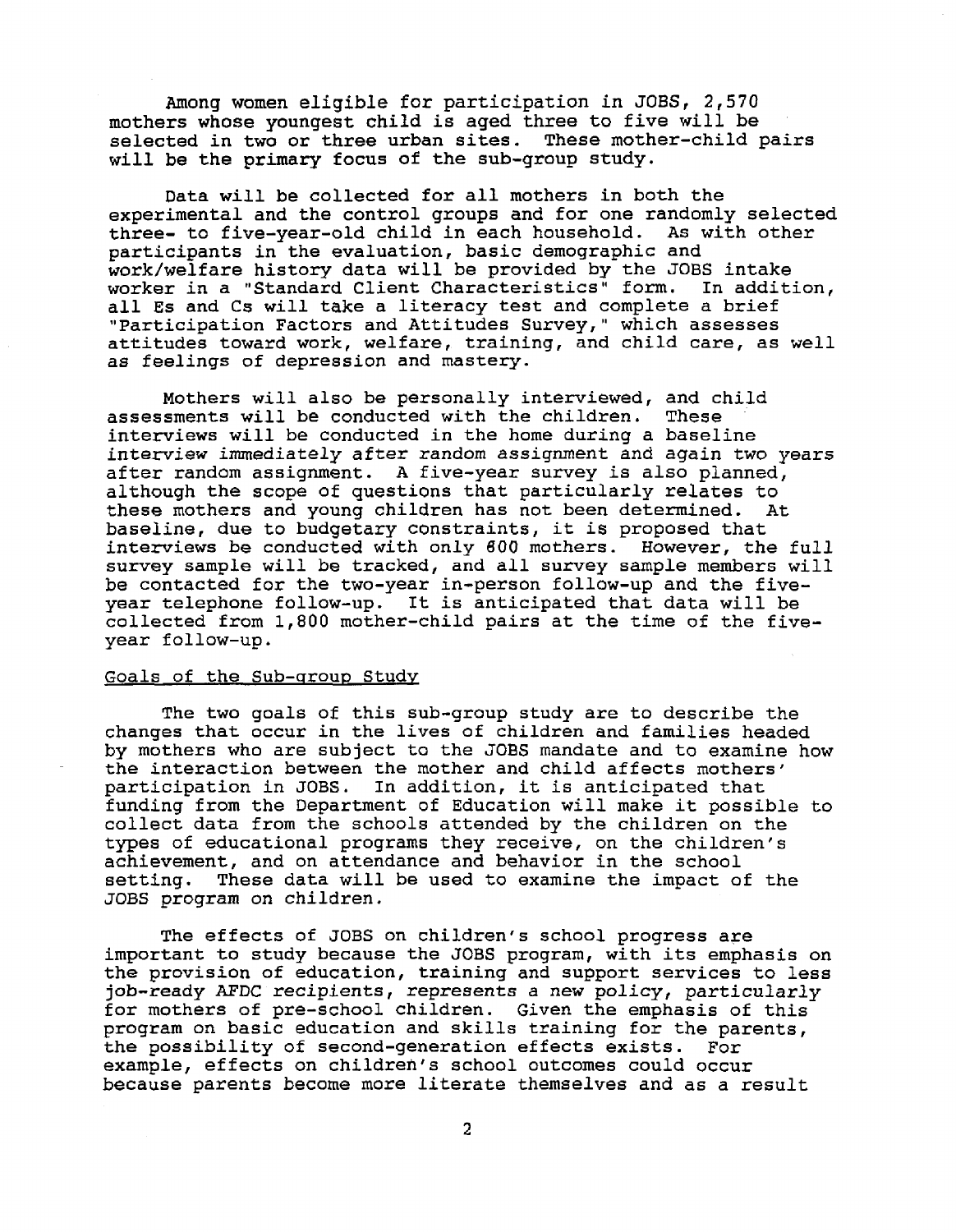engage in more intellectually stimulating behavior with their children, such as using a more extensive vocabulary or reading more frequently to their child. Or positive effects could occur because the child sees the parent reading and studying and therefore places more importance on his or her own schooling.

Changes in domains of children's lives outside of the academic domain are also possible. Mothers receiving welfare have been found to be depressed and to have low self-esteem, particularly if they are Iong-term AFDC recipients (Zill, Moore, Nord, & Stief, 1991) . Successful garticipation might enhance maternal well-being, which has positive consequences for motherchild interaction and thus for child development. On the other hand, if parents feel extremely stressed by the JOBS mandate, a deterioration in mother-child interaction patterns is possible. The social and emotional well-being of mothers and the functioning of families who are exposed to employment.and training services are not known. Understanding the changes occurring in the families of women subject to the JOBS mandate can inform policy makers and service providers who seek to simultaneously foster economic independence for families and positive development for children.

Changes in the lives of mothers may interact with changes in the lives of their children. For example, child and family circumstances are known to have strong associations with women's labor force participation in the larger society. Therefore, it is likely that child and family variables will affect the extent and success of maternal participation in JOBS. Thus, the data collected should shed light on maternal participation in JOBS and on employment and welfare outcomes as well as ehild outcomes . This presumption that intergenerational influences flow in both directions underlies an expanding body of ongoing and planned research .

The child and family component of the overall study can be viewed as exploratory -- as an attempt to "get inside the black box" and begin to understand the factors that affect children's development in families that receive AFDC. It is not presumed that we will be able to detect with certainty whether the JOBS program influences the behavior or well-being of these young children. Researchers and policy makers need not only understand whether any changes occur, but also for whom they occur, whether these changes are viewed positively or negatively or both, and the factors underlying any changes that are found. This research represents an initial step in developing this body of knowledge.

The proposed design described here is under discussion, and may change as a result of review by DHHS and OMB.

In addition to the study being fielded with federal funds, an observational study is being designed that will supplement the data obtained Erom administrative records and surveys .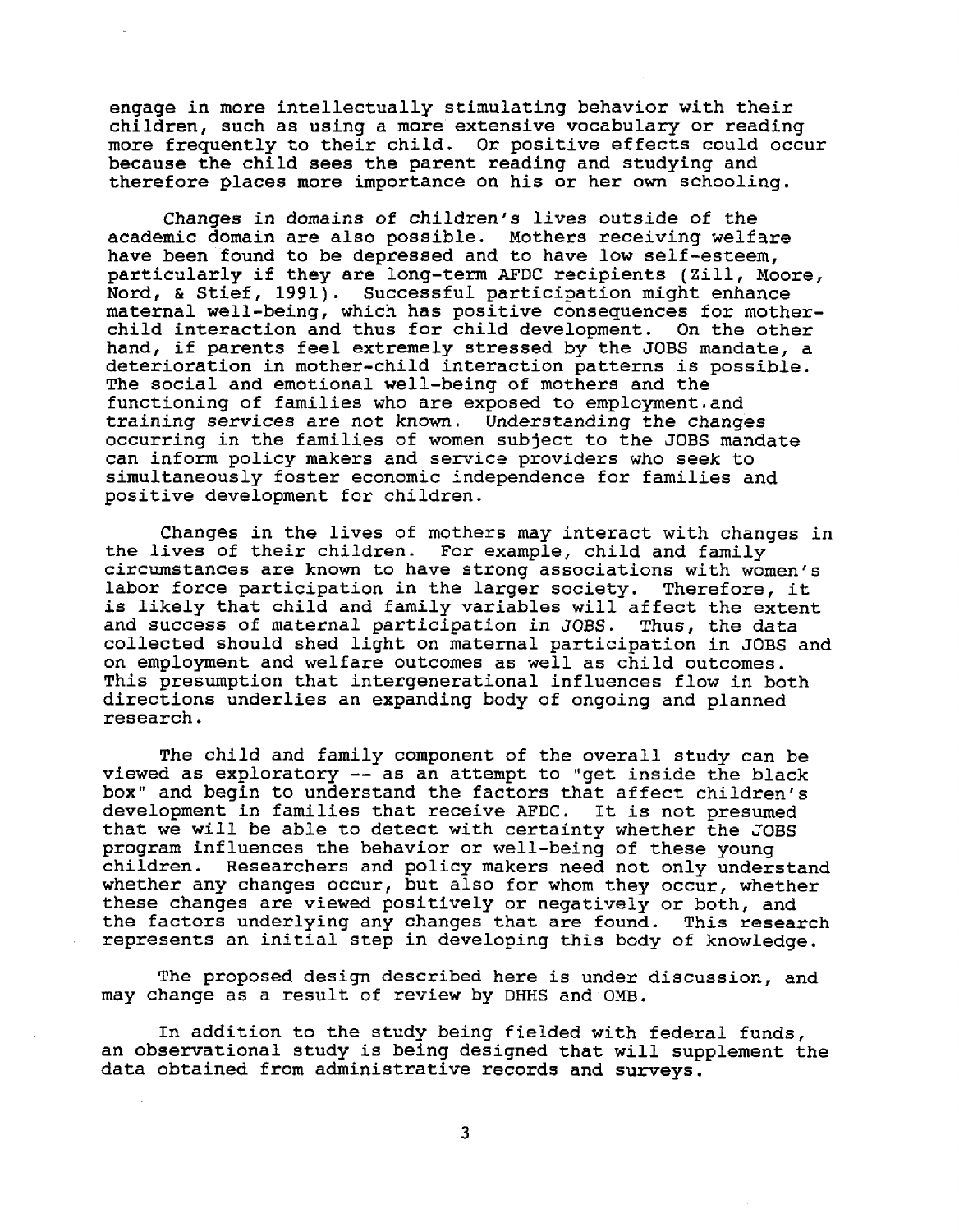## DEVELOPING MEASURES FOR THE SUB-GROUP STUDY OF MOTHERS WITH YOUNG CHILDREN

#### **Topics To Be**\_ **Covered in the** \_ **Baseline Questionnaire**

During 1990 and early 1991, the JOBS team focused on developing a questionnaire that would provide a full picture of the life of the mother-child pair at baseline. A set of topics to be covered was established at the outset, and members of the research team began seeking existing measures of these constructs, where possible~ and set about developing new measures when necessary. The topics that we are proposing to cover in the baseline questionnaire are the following:

- **demographic characteristics ;**
- **education and work history ;**
- mother's family background;
- **mother's marr**i**age and cohabitation history, household structure and social suppart ;**
- mother's fertility history and intentions;
- attitudes regarding employment, welfare, and parenthood;
- mother's physical health, psychological well-being and **sense of personal control ;**
- **mother's snbstance use ;**
- **ne**i**ghborhood characteristics ;**
- child's physical health;
- child's contact with biological father;
- **child's sibl** i**ngs ;**
- **paxent-child relatianships ;**
- **ch**il**d rearing practices ;**
- **child~s socia~ development, emot**i**onal well-being and** behavior problems; and
- **chi** l**d~s cogn**i**tiv**e **abi** <sup>l</sup> **ity** /s**c**h**oal r**e**ad**i. **ness .**

In the initial proposal and in our current proposal to DHHS, the JOBS evaluation team has defined four domains of child wellbeing that might be influenced by the mother's participation in the JOBS program or that might influence the mother's participation in JOBS. Baseline measures of well-being for children aged 3-5 are needed to create analytic sub-groups, to pzedict maternal participatian in JOBS, and to increase the precision of estimates of school performance at a future time point when the children are aged 8-10 . These domains of child  $well$ -being are:

- **1- Cognitive development and academic achievement ;**
- **2- Ghild's physical health and safety ;**
- **3- Prablem behavior and emotional** W~ii **-being ; and**
- $4$  Social development.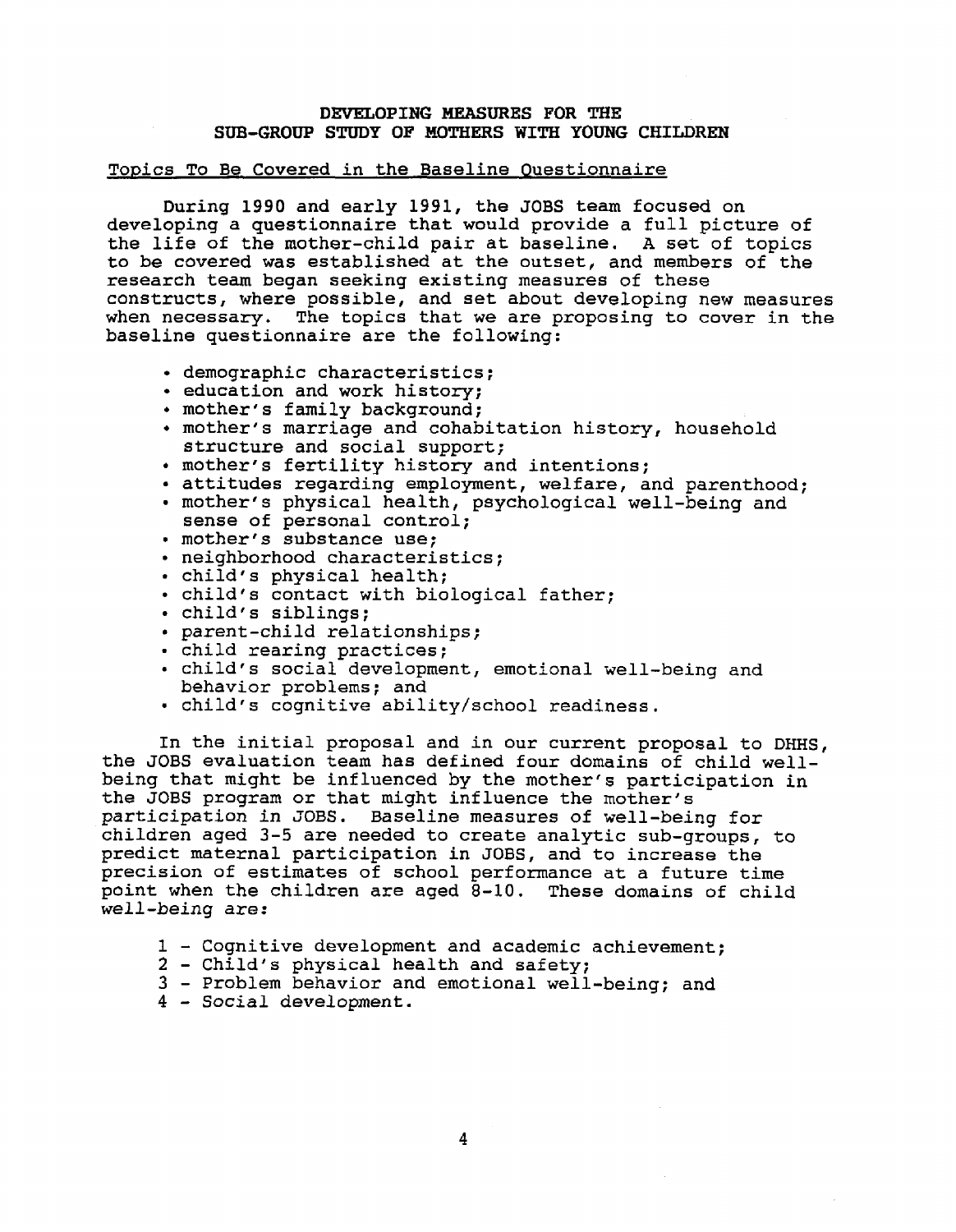#### **Measures**

The advice of expert advisors was sought to identify the hest measures to use to assess these domains. Several measures of child cognitive achievement appropriate to the pre-school age **group are available and have been administered** i**n numerous studies by non-psychologists who receive special training . The** Peabody Picture Vocabulary Test was used in both the National Survey of Children and the National Longitudinal Survey of Youth **with great success .**

At baseline, we are proposing to use the Peabody Picture Vocabulary Test (PPVT) (Dunn, 1965; Dunn & Dunn, 1981). We plan to use the most recent versian of the test, the PPVT-R, which was normed on a broader sample than was the original (Dunn & Dunn, 1981; Naglieri & Naglieri, 1981). We also plan to use a shortened 32-item version of the Caldwell Preschool Inventory  $(PSI)$ , a measure of qeneral ability designed specifically for use with disadvantaged children aged three to six (CTB/McGraw-Hill, 1970; Abt Associates, 1990). Four sub-scales from the Early Screening Inventory (Meisels, Wiske, & Tivnan, 1984) are also being administered to capture several developmental areas not covered by the other measures. These are the block building, verbal reasoning, draw-a-person, and auditory sequential memory sub-scales .

In addition to these cognitive measures, several valid measures of health, health care, and accidents are available from surveys conducted by the Natianal Center for Health Statistics, and we are proposing to use these measures with some adaptations in the sub-group study of mothers with young children. On the other hand, measures of social and emotional well-being and family processes among families with children aged  $3-5$  are generally more difficult ta develop and administer than are measures of cognitive achievement and health. Very few measures appropriate to this age group exist "on the shelf" for  $\varepsilon$ researcher who wants to include a validated scale in his ar her survey .

Ways to address this dearth were discussed at a series of conferences and meetings that brought policy-makers together with researchers from the fields of economics, sociology, psychology, and child development to discuss the effects of changing government policies, particularly JOBS, on children and their<br>families. The need for rich and broad measures of child well-The need for rich and broad measures of child wellbeing was highlighted at a meeting held in November 1989, at the **National Academy of Sciences in Washington, D .C ., and sponsoxed** by the Foundation for Child Development. The focus of this  $m$ eeting was on the Family Support Act (FSA):

"The effects of the FSA programs on children will depend upon a great variety of factors, including the actual **serv**i**ces and supports the program provides, the employment opportunities and supparts availahle to famiJ** .i . **es following**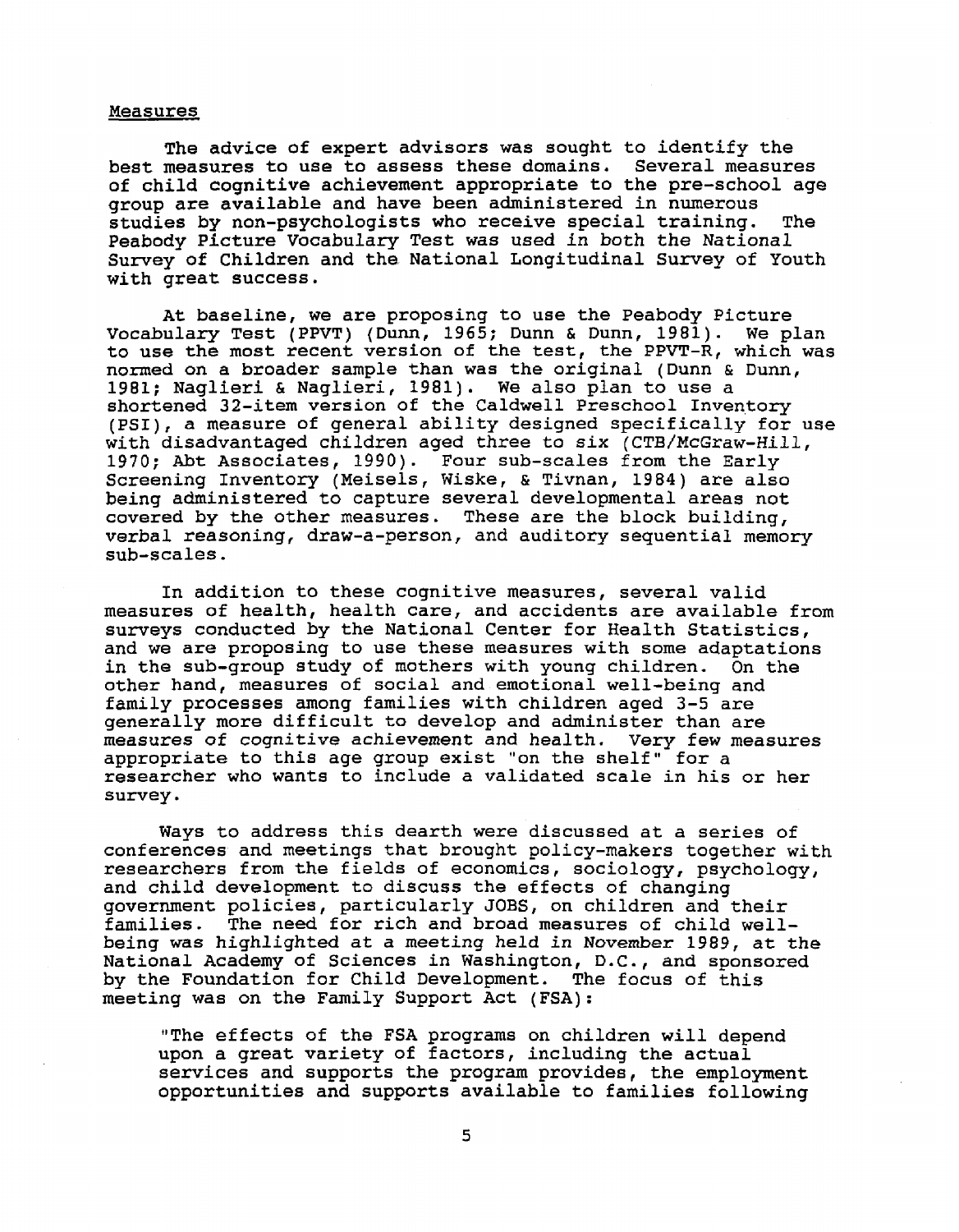participation in JOBS education and training, the personal characteristics and resources parents bring to the program, and the special needs of their children. In order to assess the impact of different kinds of programs on different types of families, it will be important to conduct studies that use relatively large samples across multiple program sites....

"[However, ] certain important research questions will require measures that cannot be used easily with a large number of families. For example, more meaningful assessments of children's developmental status in the early years require observational measures that must be administered by highly trained persons. Similarly, measuring changes in parenting and family functioning that might be related to program participation and to child outcomes often necessitates in-depth interview assessments . The design of large-sample studies offers opportunities for nested studies with smaller subsamples and more intensive measurements of key variables. The findings from the smallsample studies will be helpful in interpreting results from the larger-scale studies from which they draw samgies," (Smith, Blank, & Bond, 1990 }

The discussion continued at a series of subsequent meetings, where it was agreed that some constructs might best be addressed using "high fidelity" measures, as Professor Larry Aber has described them, which are optimally administered in observational studies.

Hecause JOSS is an intervention focused primarily on the mother, not the child, any changes occurring in the lives of children whose mathers are subject to the JOBS mandate will be indirect, that is, transmitted through the mother (for example, through changes in how she cares for the child). Direct effects on the child could occur through transitional Medicaid and transitional child care; but again the nature of these services, such as the quality of child care, will typically be mediated by the mother. Hence, any changes in the lives of children are expected to be mediated by variables such as the warmth of the mother-child relationship, the mother's use of harsh, punitive forms of discipline, and the mother's cognitive stimulation of the child. These mother-child variables, in turn, will be affected by the mother's level of depression, self-esteem, social support, and her sense of mastery. Therefore, sensitive measures of these mediating variables are essential. Some of these constructs are readily assessed using survey methods; others are nat .

Where possible, questions used previously in national surveys, in studies of low-income populations, or more generally in other studies were culled for possible inclusion. In several instances, we concluded that valid measures were already available. These included a 14-item abbreviated version of the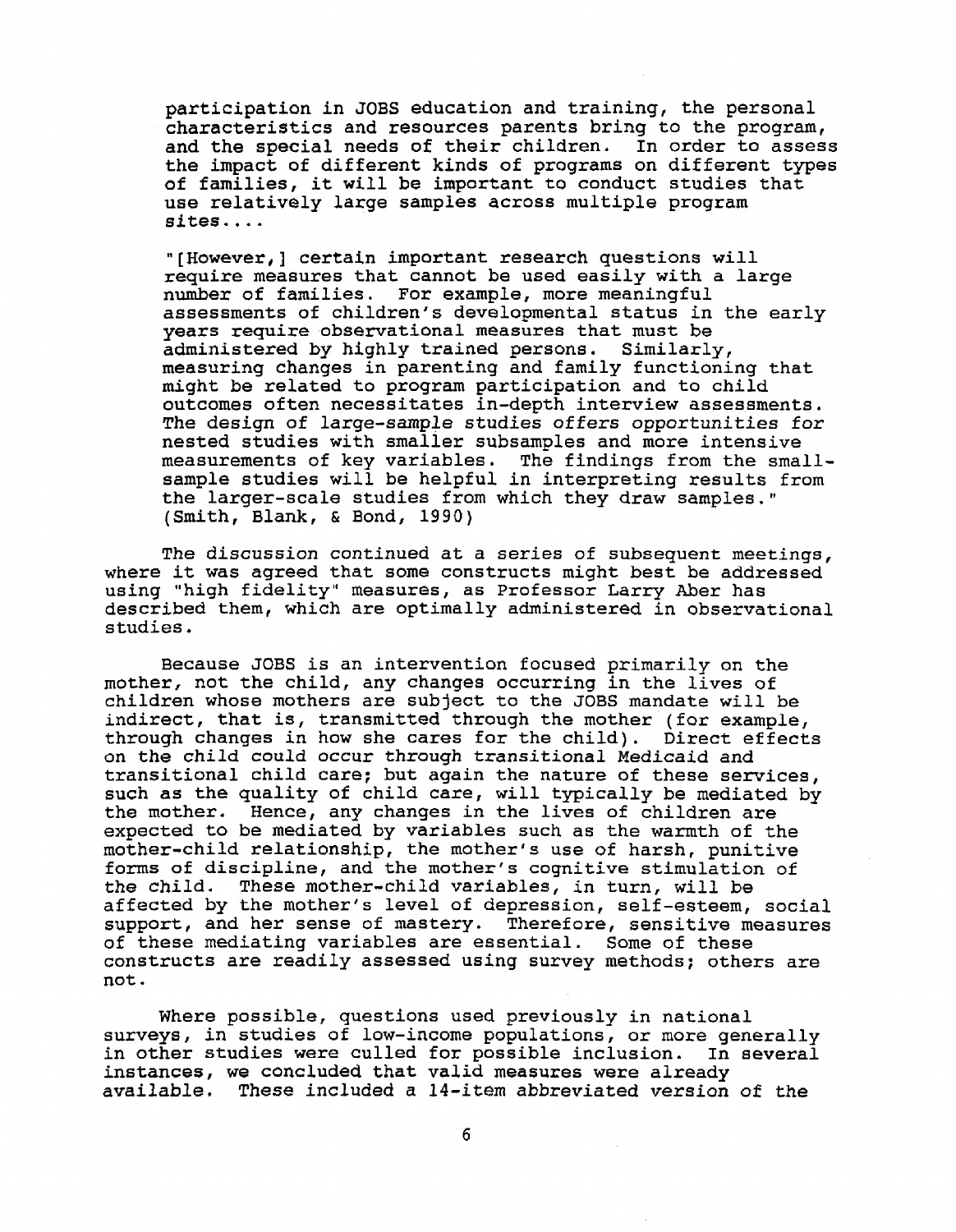GES-D Depression Scale (Weissman, Sholomskas, Pottenger, Prusoff, & Locke, 1977) . a 7-item mastery scale (Pearlin, Menaghan, Lieberman, & Mullan, 1981), and the abbreviated version of the HOME scale included in the NLSY-Child Supplement (Baker & Mott, 1989). Other measures were developed by the research team (for example, the scale of social support for parenting) .

Our goals for the measures we included were fourfold:

- 1.) To fully measure a broad array of constructs;
- $2.\dot{)}$  To develop measures that are appropriate to low education, low income populations;
- $3.$ ) To the extent feasible, to obtain data using multiple methods and multiple informants ; and
- 4.) To obtain data about the child-to-mother component, not just the mother-to-child perspective.

Each of these goals and our attempts to implement them are described in the following section .

#### Goal 1: Assessing a broad array of constructs

As we began developing the baseline questionnaire, we defined a set of constructs within the domain of the mother-child relatianship :

- maternal warmth ;
- maternal harshness ;
- maternal stress ;
- maternal cognitive stimulation;
- maternal monitoring;
- child initiations toward the mother; and
- child responses to mother's initiations.

Multiple measures were developed for each construct and pre**tested three t**i**mes . Considerable re-writing was necessazy to** develop questions for the mothers to answer and assessment items for the interviewers to complete that are clear and measure each construct as fully as possible. Nevertheless, it was clear that **maternal responses to same of the direct questions were affected** by a desire to be or a perception of being extremely warm and **nurturing .**

### **Goal 2 : Measures Appro**p**~iate ta Low Education~** "**Low Income Populations**

Many of the measures we reviewed were designed for middle class samples. The vocabulary was often difficult. Sentence structure was sometimes quite complex, and the topics addressed were often quite complex. One example comes from the HOME scale which we did use, since it is one of the best available measures, but which we felt we needed to augment. In this scale, mothers are asked how frequently the child is taken on trips to a museum,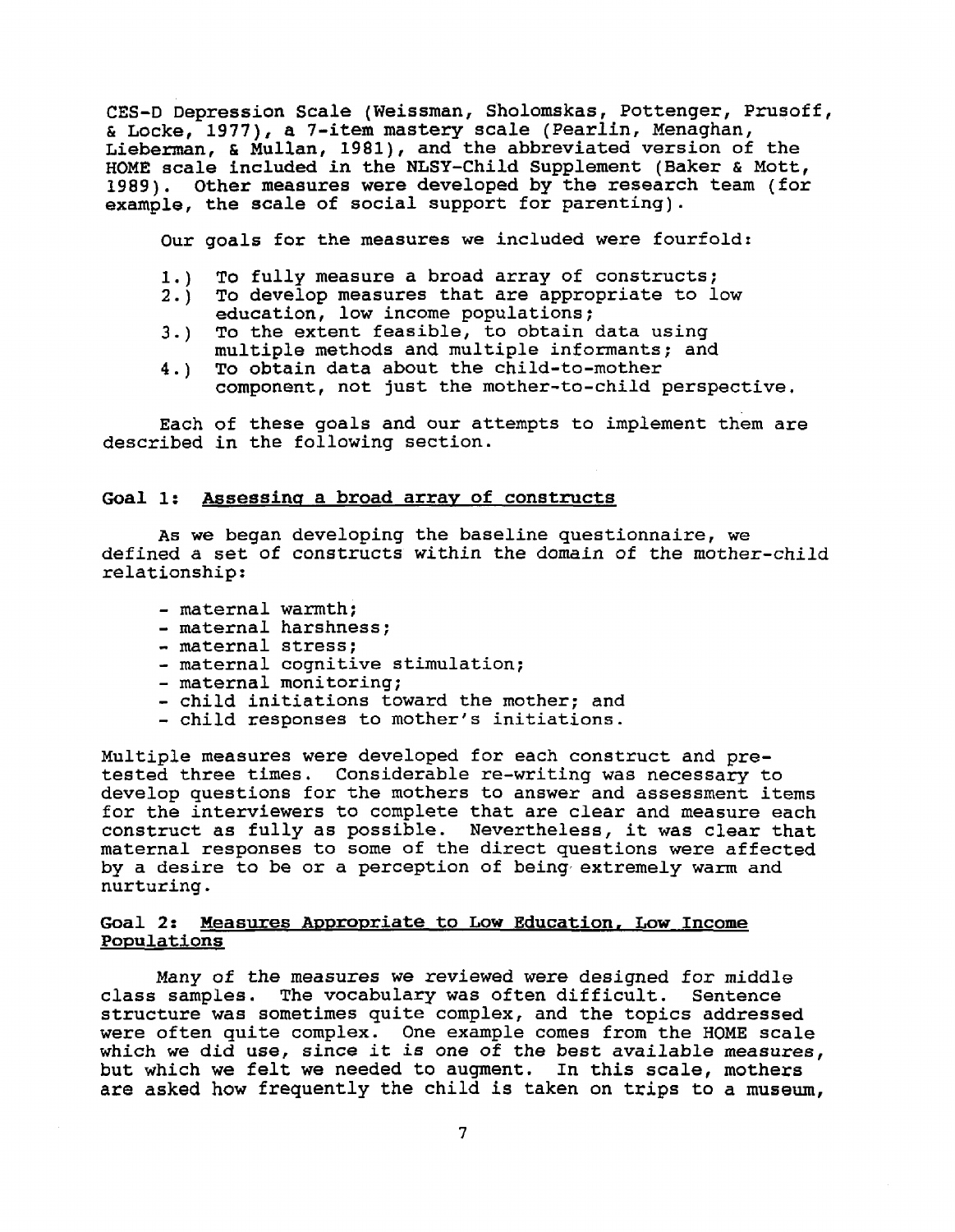how many books the child owns, and whether the child has a tape player and tapes for his/her own use. While reasonable items for middle class and even lower middle class families, these items<br>seem unlikely to produce much variation in welfare families. We seem unlikely to produce much variation in welfare families. added several items about activities which do not require money or transportation, for example, the frequency that the mother **tells her child stories that do not come from books .**

### **Goal 3 : Multivle Methods** \_ **and** \_**Mu~ti~e Infor~nants**

It is hard for any parent to assess their child and their relationship with their child objectively. At the same time, the mother is the single best informant about the child and her **relationship with the child . This quandary pushed us in the** direction of obtaining as much information from the mother as **possible but also using the interviewer as a souree of**  $s$ upplementary information. We recognize that the observations of a professional interviewer are not on the level of observational **data collected by a trained psycholagzst . What they are** i**s an affordable second source of** i**nformatzon that provides an** alternative to complete and total reliance upon the mother as the **source of informat**i**an .**

**As will be discussed in a Iatsr section, we are also** i**n the** process of designing an observational study to be embedded within the JOBS evaluation, to provide another alternative to motherreport data; but here it is useful to describe the questions we have developed to be completed by the interviewers.

**Some of the interviewer observat**i**on** i **tems were taken directly from the version of the HOME being used in the National** Longitudinal Survey of Youth - Child Supplement, e.g., "Mother caressed, kissed, or hugged child at least once," and " Interior **of the home is dark or perceptually monotonaus .** " **We added some guestions about child-initiated interactions, e.g., "Did CHILD** spontaneously make positive attempts to get (his/her) mother's attention, for example, show mother something (he/she) was doing, **wave hello, or smile to her?" and "Did CHILD spontaneously seek posit**i**ve physical contact with (his/her) mother, such as hugging,**  $k$ issing, snuggling?" Interviewers are also given scales on which to evaluate the condition of the neighborhood and the structure in which the mother and child live, the cleanliness of the home, and the hygiene of the mother and child. The addition of this **information to the data supplied by the mother should enhance our** ability to understand and predict children's development.

# Goal 4: Obtaining Measures from the Child-to-Mother Perspective

**Child development researchers recognize that the** characteristics and behaviors of the child are a critical **component af the parent-child relationship and that influence goes not only from the parent to the child but also from the** child to the parent. Yet most surveys focus on the mother-tochild component. This reflects, of course, the fact that the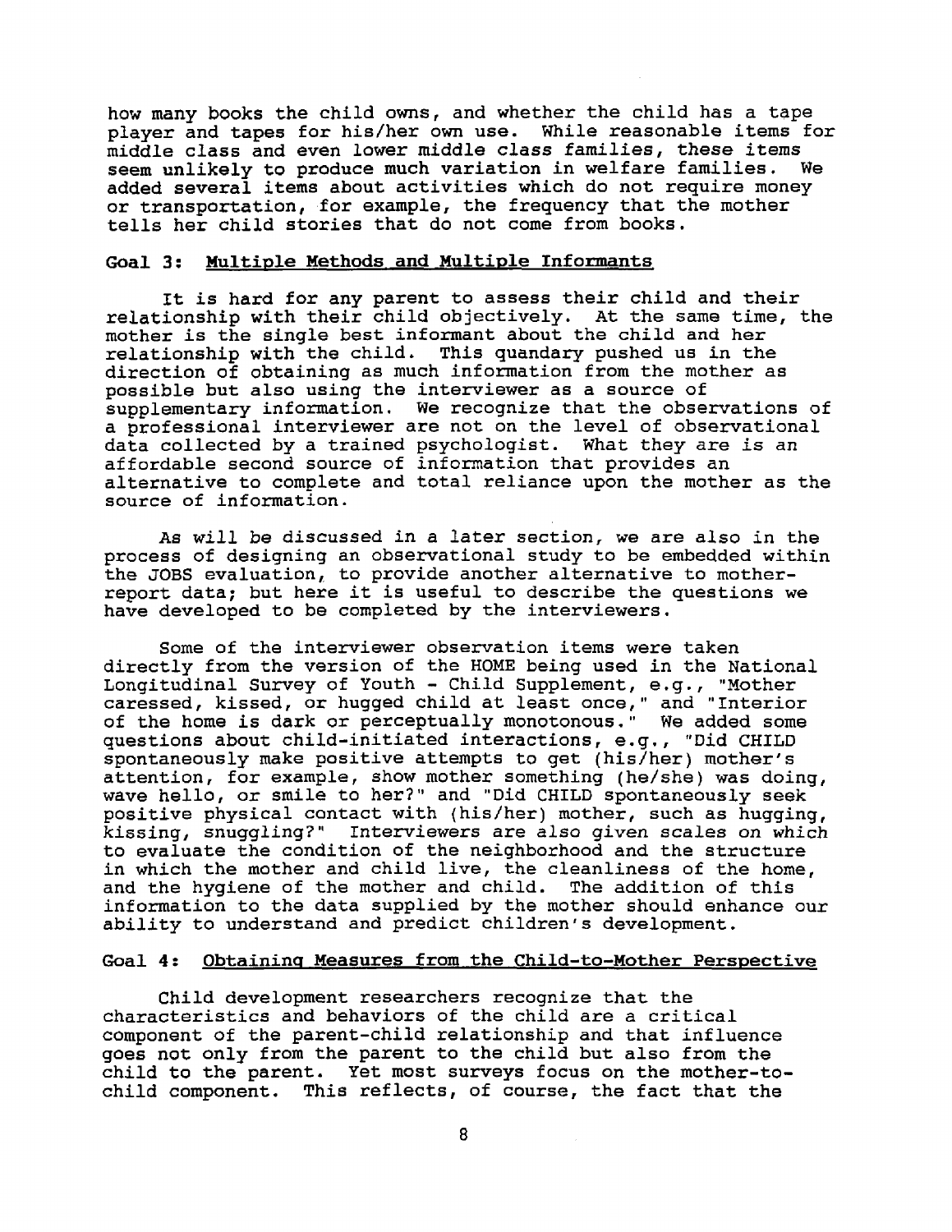mother rather than the pre-schooler is the survey respondent. We developed several questions to tap this construct and several interviewer assessments as well; but the bulk of the survey data will represent mother-to-child influences .

Copies of the questionnaire and a rationale for all modules can be obtained from Child Trends (\$16.00 is charged to cover the cost of xeroxing and postage).

#### Embedded Observational Research

We feel that the JOBS in-home Baseline instrument for a sample of mothers with young children as currently designed reflects methodological pxogress beyond previous research in terms of the extremely broad range of constructs concerning the family to be explored and in the development of new survey measures focusing on the mother-child relationship that are appropriate for low income samples. To move further ahead, the JOBS team, together with Bob Granger of MDRC and Denise Polit Qf Humanalysis<sup>1</sup>, have developed a design for yet another methodological step. A proposal has been approved by the Foundation for Child Development and the William T. Grant Foundation (and is under consideration at several other foundations) to carry out observational research with a subsample of the JOBS sample, focusing an mother-child interactian .

Such observational research would complement the existing JOBS evaluation by providing an in-depth look at certain aspects of mother-child interaction in a subsample of families subject to the JOBS mandate. As noted above, the interview measures of the sub-group study of mothers with young children will rely heavily on maternal self-report regarding the mother-child relationship. Such self-report measures are essential in the sub-group study in order to permit an assessment of the role the mother-child relationship plays. Also, they are the best source for constructs that depend on maternal perceptions. However, maternal report data may he a somewhat biased souree oE information on other aspects of the mother-child relationship . Thus, our construct labeled "maternal stress and sense of aggravation in the parenting role" is inherently a reflection of maternal perception, and is best derived from maternal selfreport. By contrast, for such constructs as maternal warmth and harshness of discipline, maternal self-repart is likely to be affected by maternal xespanse biases .

As one example, in our pretesting of paper-and-pencil measures designed to assess maternal waxmth, we found that mothers responded almost uniformly with response options

<sup>&</sup>lt;sup>1</sup>It is planned to conduct the observational study jointly with a study of New Chance, a comprehensive training and service program focused on poor, young mothers being evaluated by Humanalysis and MDRC.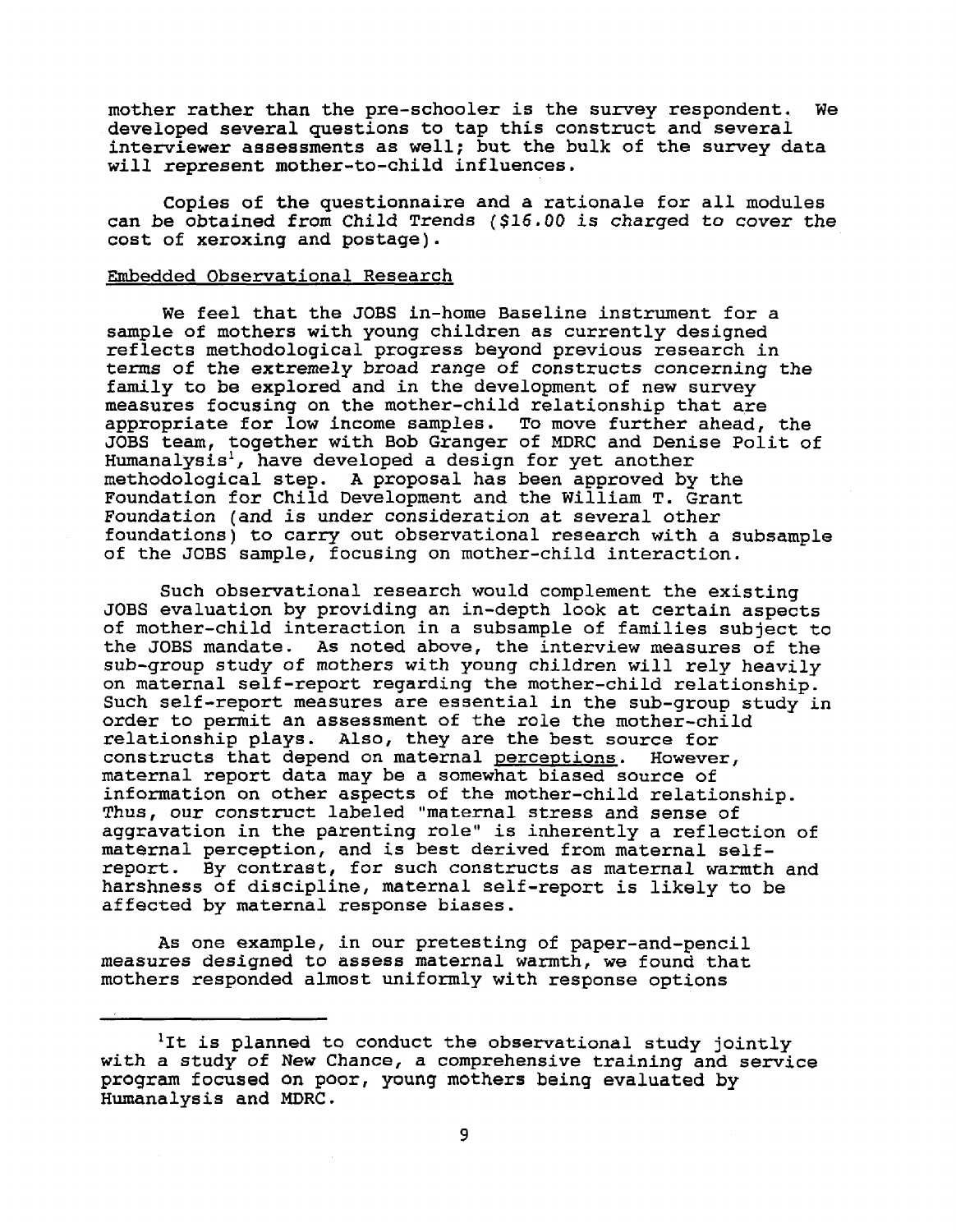**reflecting the greatest possible levels of warmth and** Direct observations of mother-child interaction would permit assessment of such aspects of mother-child **interact**i**on free of mothers' tendencies to report in a desirable** manner, or to perceive their relationships with their children in **a systematically biased way .**

**Observat**i**onal research would also permit fine-grained distinct**<sup>i</sup> **ons where maternal self-report measures do not . For example, our interview measures comprisinq the construct maternal warmth do not distinguish between lack of maternal involvement** with the child (detachment), and active rejection of the child. Yet there is research indicating that such a distinction is of <sup>i</sup>**mportance to children's development {Egeland & Sroufe, 1981) . Similarly, whereas our present sub-group study instruments permit some assessment of whether the child initiates interaetion with the mother, we will lack informat**i**on as ta how frequently**. **the child makes such overtures . Observat**i**onal research would thus** provide measures of "higher fidelity" addressing the constructs **that are af interest .**

In addition, the present baseline questionnaire measures involve an imbalance in the assessment of the mother-child **relationship : while research portrays this as a reciprocal relationship, with both mother and child contributing to its qual**i**ty, as described abvve, our interv**i**ew measures yield far more detailed information on the mother's contribution to this** relationship than on the child's. Direct observations would correct for this imbalance, permitting detailed measurement of **the ehild component of the reciprocal mother-child relationship . In addit**i**on, observational research would permit assessment af** aspects of the child's behavior that are of interest to the larger study, but go beyond the confines of the mother-child relationship. For example, it would be possible to note in some detail such aspects of the child's cognitive behavior as **persistence in tasks and complexity of play w**i**th objects .**

**Our propasal to carry out observational research is thus an** attempt to complement the breadth of measures concerning the **family in the baseline quest** i**onnaire, with depth in the measurement of mother-child interaction for a subsample of** families whose youngest child is aged 3-5 at baseline.

**Current plans call for videotaping of 300 mother-child dyads in their own hames . Observations would be carried out 4-6 months** after mothers are randomly assigned to experimental and control groups, and again two years after random assignment. The first **groups, and again two years after random assignment. observat**i **on would occur at a time when a maximum number of experimental group mothers would actually be exposed to, and** experiencing their initial reactions to, JOBS program components. At the time of the second observation, 18-20 months later, it is assumed that more ongoing adaptations to the program will have **occurred . The sampie would be derived from the JOHS sit~ a t**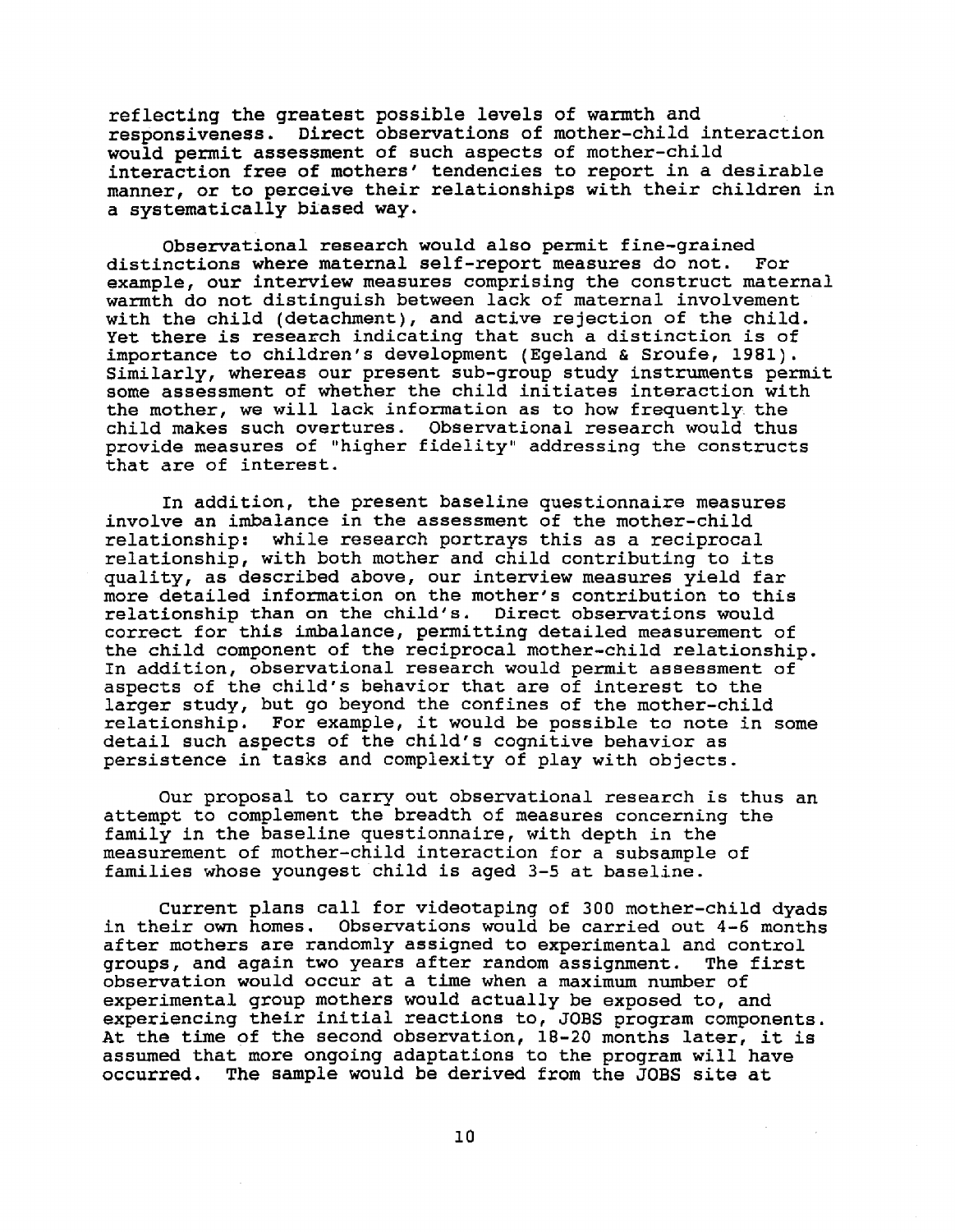which the full, in-person, baseline interview is to be carried out (most likely Atlanta).

Plans for the study follow closely the recommendations made by a group of highly-regarded developmental psychologists who attended a foundation-funded meeting on January 24, 1993 . It is planned to complete 3Q minutes of videotaping with each family, divided into  $10$  minutes of free play, 15 minutes of mother-child problem-solving tasks, and a 5 minute segment of mother reading picture books to the child .

The research team would be glad to share further details concerning both the proposed survey and the observational components of the proposed study with other researchers who are grappling with similar issues. We would also welcome feedback and suggestions on our still-evolving design.